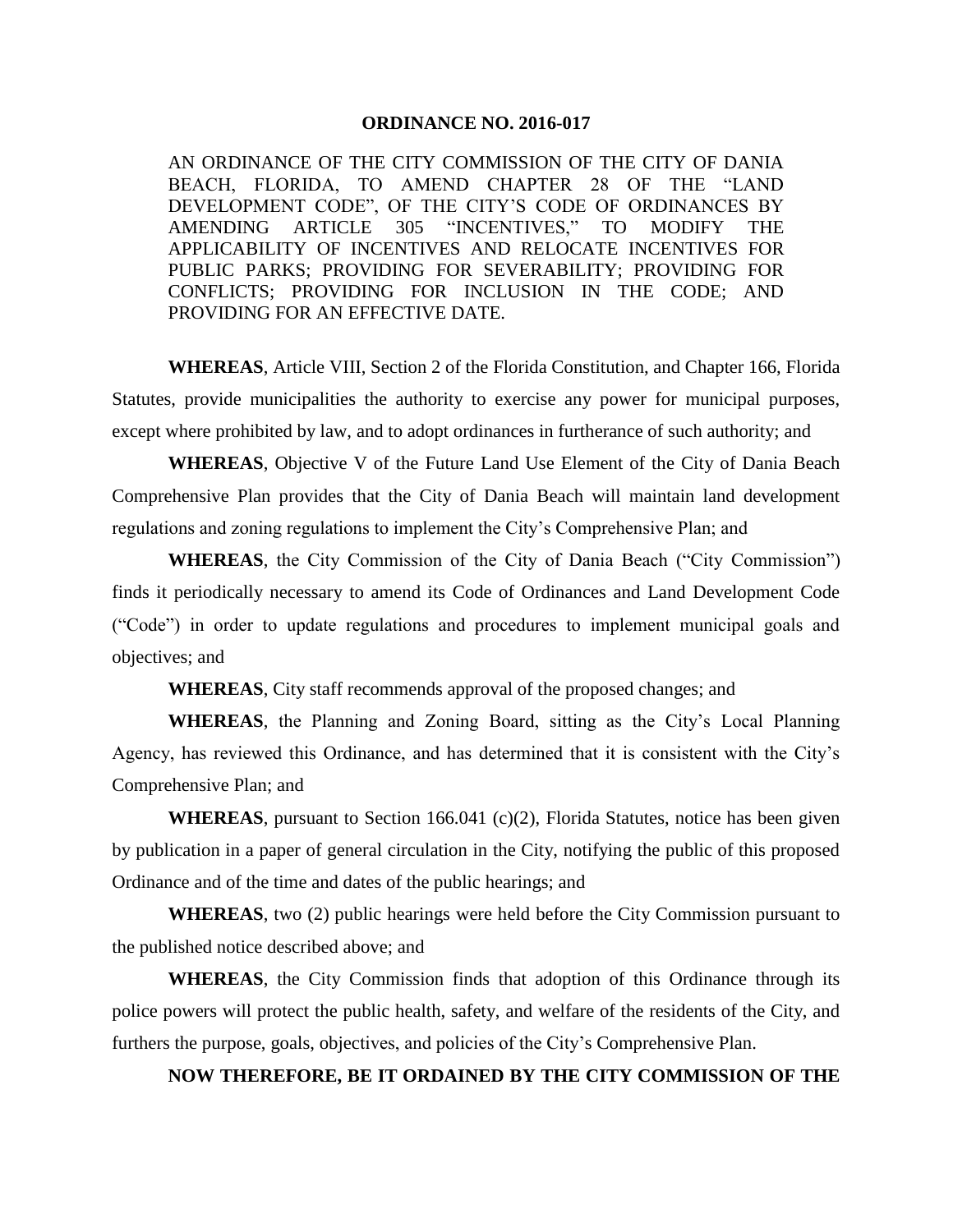## **CITY OF DANIA BEACH, FLORIDA<sup>1</sup> :**

**Section 1.** That the preceding "Whereas" clauses are ratified and incorporated as a record of the legislative intent of this Ordinance.

**Section 2.** That Article 305 "Incentives" of the City of Dania Beach Land Development Code is amended to read as follows:

## **ARTICLE 305. – INCENTIVES**

Sec. 305-10. - Applicability.

The incentive program is a voluntary program that developers may choose to participate in, for which incentives outlined in this Article may be awarded. Height, density and lot coverage bonuses may be are awarded when a developer provides one or more of attainable housing, public parking, environmentally sustainable development (green building practices), or open space. The incentive program established in this Article is a discretionary program in which development incentives may be granted by the City Commission if the impact of the proposed incentive would be compatible with existing and planned land uses. Compatibility shall be evaluated with consideration to the existing and zoned uses on contiguous properties in the general area, and in the zoning district where the use is to be located, and the general character of the area, considering population density, design, scale and orientation of structures to the area, property values and existing similar uses or zoning. This Article does not to create any enforceable property right(s).

Sec. 305-20. - Schedule of incentives.

 $\overline{\phantom{a}}$ 

The table below shows the amenities that may qualify for height, density and impervious area incentives within the different districts. The amount of the bonuses are delineated below the table. The developer may propose can determine the type and extent of amenities desired for the City's consideration. to provide in order to reach the maximum permissible height shown on the height maps.

| $Y =$ Incentive credit available<br>$N =$ Incentive credit not available | <b>Districts</b> |             |                    |             |             |                           |  |  |
|--------------------------------------------------------------------------|------------------|-------------|--------------------|-------------|-------------|---------------------------|--|--|
| List of amenities that may qualify for<br>development incentives         |                  | EDBB-<br>MU | <b>SFED-</b><br>MU | NBHD-<br>MU | GTWY-<br>MU | <b>NBHD</b><br><b>RES</b> |  |  |
| Provide public open space or paseo<br>[see section 305-30]               | Y                | N           | N                  |             | N           | N                         |  |  |

<sup>&</sup>lt;sup>1</sup> Additions to the text are shown in <u>underline</u>. Deletions to the text are shown in <del>strikethrough</del>.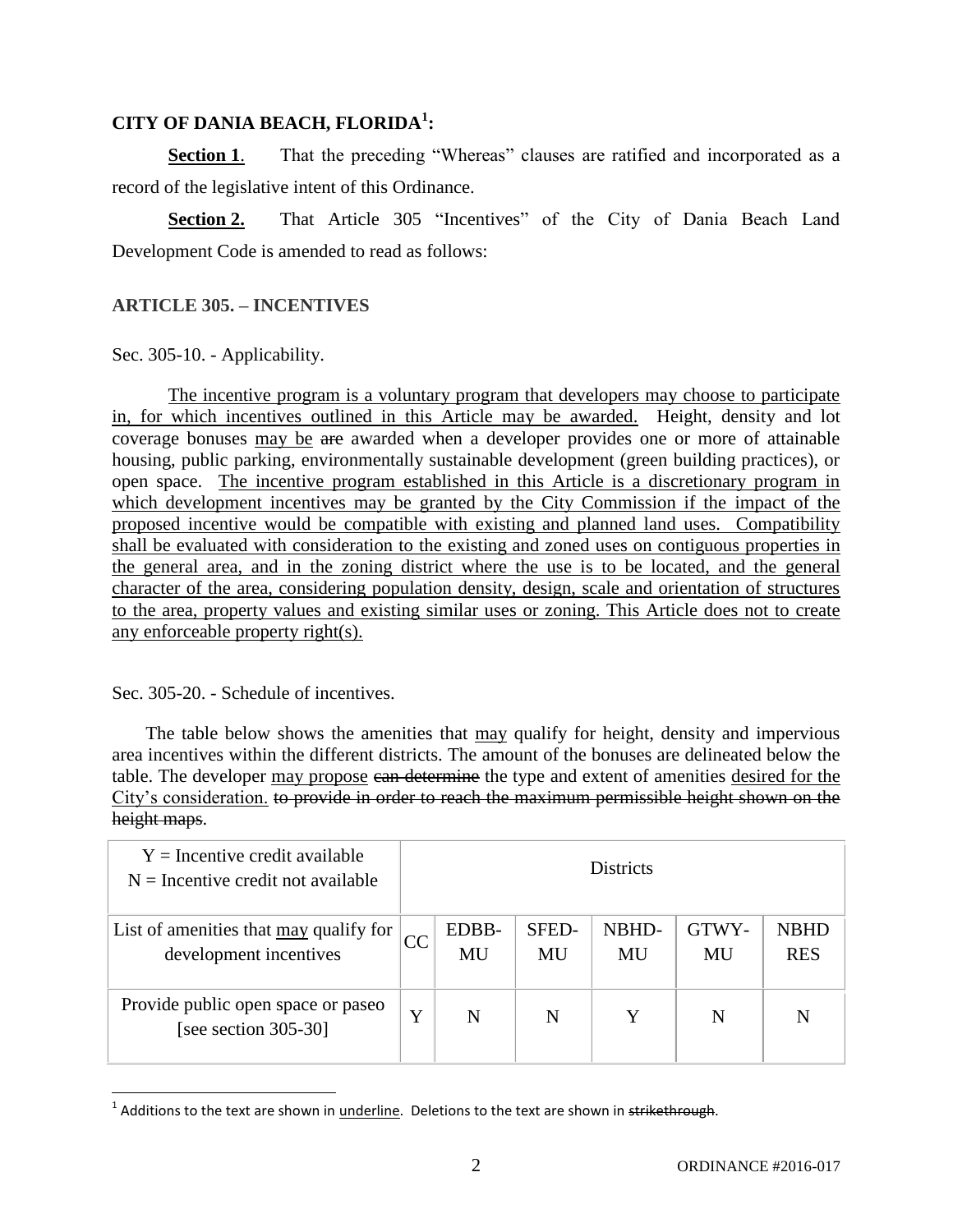| Provide attainable housing [see<br>section $305-40$ ]     | Y | Y | Y | N | N | N |
|-----------------------------------------------------------|---|---|---|---|---|---|
| Use sustainable building practices<br>[section $305-50$ ] | Y | Y | Y | Y | Y | N |
| Provide public parking [section 305-<br>60]               | Y | Y | Y | Y | Y | N |
| Provide public parks [section 305-70]                     | Y | N | N | N |   | N |

- (A) In the City Center District and the Gateway Mixed-Use District, a development may be eligible for a density and height bonus not to exceed a maximum of two (2) stories and thirty (30) du/ac subject to the maximum density and height limitations established under the applicable zoning district. The public park incentive fee shall be calculated pursuant to section 305-70(b), which shall be applied to the city's park fund for park land acquisition or park improvements. The full public park incentive fee shall be paid in order to exercise any density or height bonus or combination thereof, under this section. The full public park incentive fee shall be paid regardless of whether the use of the density or height bonus is limited by the maximum density or height established under the applicable zoning district or the applicant chooses not to exercise portions of the height or density bonuses. Eligibility for a density and height bonus under this section shall require development containing a minimum of twenty-five (25) dwelling units.
- (B) The public park incentive fee shall be equal in value to fifty cents (\$0.50) per square foot of estimated residential gross floor area.
- (C) For purposes of this section, residential gross floor area shall be defined as the sum of the habitable horizontal area of all residential floors of all stories of a residential building or structure under a roof, and including, interior amenity areas, clubhouses, lobby areas however excluding private garages, maintenance areas, utility areas, operational areas, storage closets, electrical and mechanical facilities, balconies, stairwells, elevators, basements and subbasements, covered parking, loading areas, and parking structures.
- (D) The contributions referenced in this section are calculated in 2014 dollars and shall be adjusted by the Consumer Price Index on an annual basis.
- (E) Payment of the public park incentive fees shall be made prior to issuance of a building permit.<sup>2</sup>

Sec. 305-30. - Incentives for providing public open space.

 $\overline{\phantom{a}}$ 

 $^2$  This section has been relocated and renumbered as Section 305-70 "Incentives for public parks."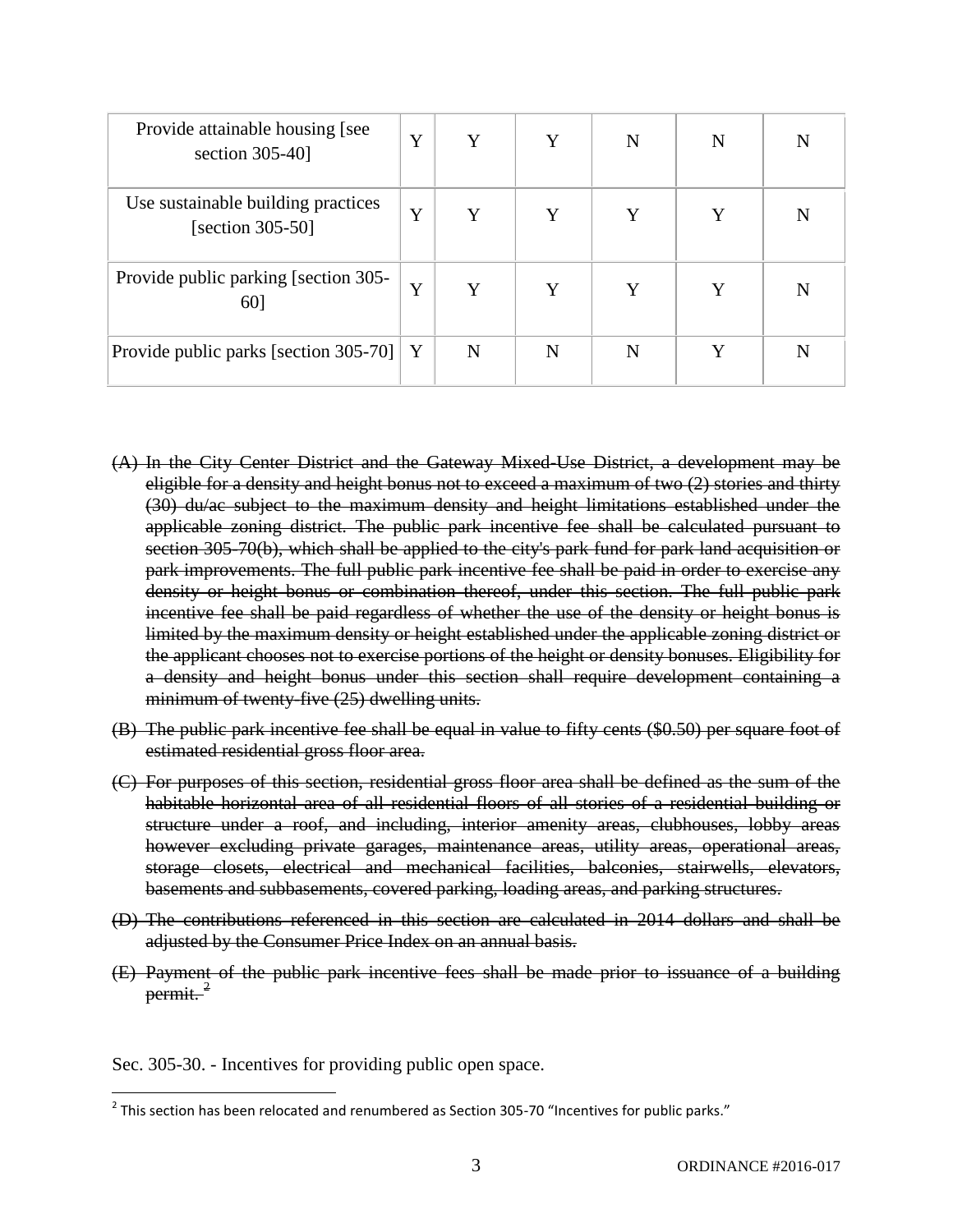- (A) In the Neighborhood Mixed-Use District, a one (1) story and ten (10) du/ac bonus inventive may be granted for a minimum two thousand five hundred (2,500) sf open space that complies with article 312, or a pedestrian paseo that complies with section 309-20. The open space or paseo may shall satisfy one hundred (100) percent of the pervious open space requirement for the lot that provides it.
- (B) In the City Center District, a two (2) stories and twenty (20) du/ac bonus incentive may be granted for a minimum two thousand five hundred (2,500) sf open space that complies with article 312, or pedestrian paseo that complies with section 309-20, and one (1) story and ten (10) du/ac for each full additional one thousand five hundred (1,500) sf of open space that complies with article 312. The open space or paseo may shall satisfy one hundred (100) percent of the pervious open space requirement for the lot that provides it.
- (C) Adjoining lots may can each contribute a portion of a single open space and may earn the bonus. The bonus may shall be allocated among the lots proportionate to the open space contribution as agreed between the property owners in a binding development agreement or other instrument acceptable to the city attorney.
- (D) This intensity bonus is available at the discretion determination of the city commission or designee based upon whether the any given location is appropriate and desirable for open space.
- (E) The standards for provision of public open space for incentive credit shall be as provided in article 312.
- Sec. 305-40. Incentives for providing attainable housing.
- (A) *Definition.* Attainable housing shall mean "workforce," "moderate workforce" and "lowincome" as defined by the Administrative Rules Document of the Broward County Land Use Plan, article 8, and includes both owner-occupied and rental housing.
- (B) *[Workforce-income unit bonus.]* A Bonus density incentive of one (1) market-rate dwelling unit for each unit in the building that is workforce-income may be granted, up to the maximum density allowed in the district. One (1) additional story may shall be permitted for every ten (10) du/ac of bonus market-rate units that are awarded, or fraction thereof.

*Example:* a one-acre lot within the SFED-MU District is permitted to build twenty-five (25) du (25/ac) by right and up to fifty (50) du/ac through the attainable housing bonus. Of the twenty-five (25) permitted units, all will be workforce-income units, which allows a bonus of twenty-five (25) market-rate units. The developer may now construct fifty (50) du (25 + 25), which does not exceed the maximum fifty (50) du/ac density allowed with bonuses. The twenty-five (25) bonus units equal a bonus density of twenty-five (25) du/ac, which divided by ten (10) du/ac per story equals two and one-half (2.5), rounded to three (3) bonus stories.

(C) *[Moderate workforce-income unit bonus.]*  $\underline{A}$  Bonus <u>density incentive</u> of three (3) marketrate dwelling units for each unit that is moderate workforce-income may be granted, unit up to the maximum density allowed in the district. One (1) additional story may shall be permitted for every ten (10) du/ac of bonus market-rate units that are awarded, or fraction thereof.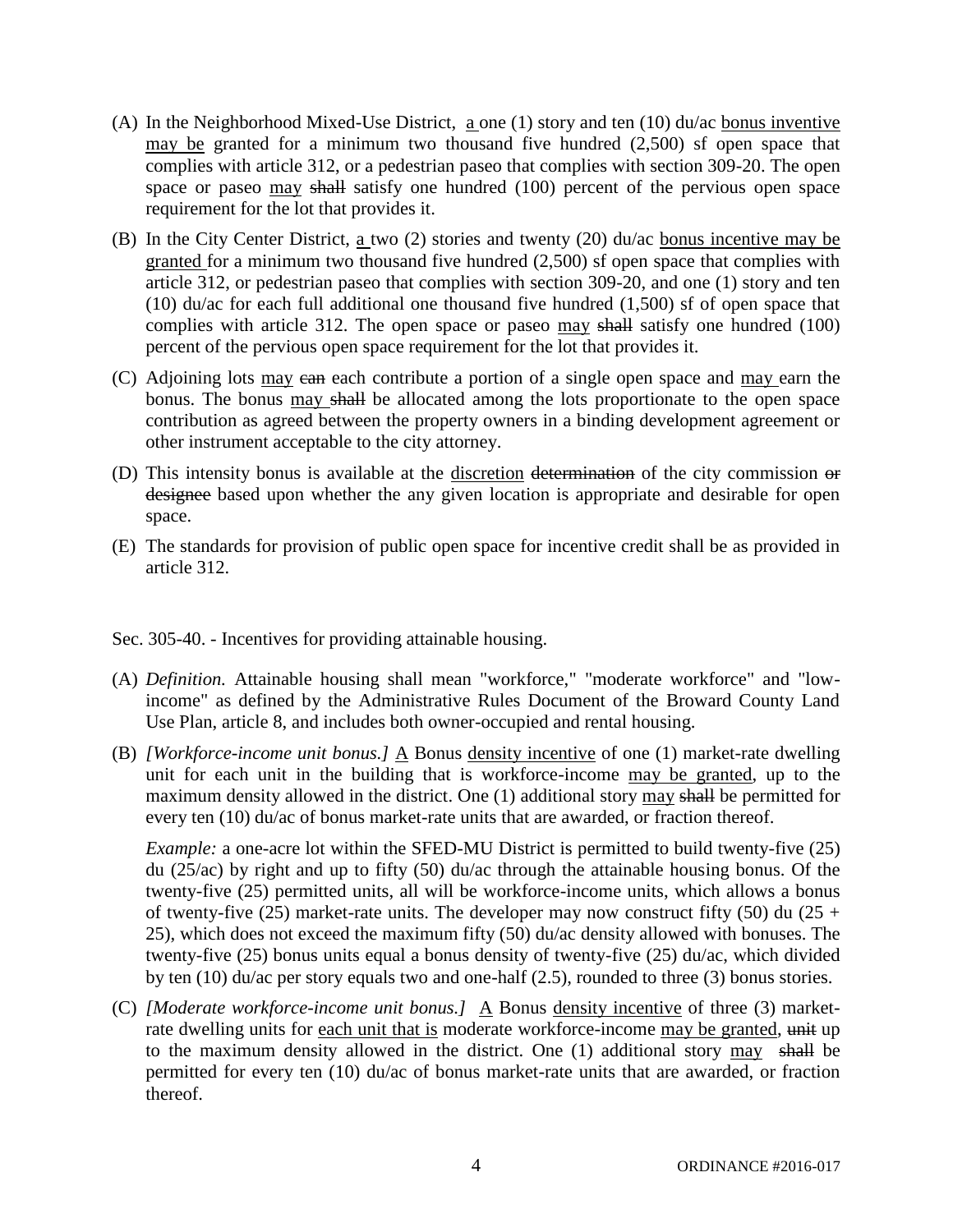*Example:* a one-acre lot within the SFED-MU District is permitted to build twenty-five (25) du (25/ac) by right and up to fifty (50) du/ac through the attainable housing bonus. Of the twenty-five (25) permitted units, the developer incorporates eight (8) moderate-income units, which allows a bonus of twenty-four (24) market-rate units. The developer may now construct forty-nine (49) du (25 + 24), which does not exceed the maximum fifty (50) du/ac density allowed with bonuses. The twenty-four (24) bonus units equal a bonus density of twenty-four (24) du/ac, which divided by ten (10) du/ac per story equals two and four-tenths (2.4), rounded to three (3) bonus stories.

(D) *[Low-income unit bonus.]* A Bonus density incentive of five (5) market-rate dwelling units for each low-income unit may be granted, up to the maximum density allowed in the district, provided that no additional bonus units are available for providing low-income units in excess of fifteen (15) percent of the number of dwelling units in the building. One (1) additional story may shall be permitted for every ten (10) du/ac of bonus market-rate units that are awarded, or fraction thereof.

*Example:* a one-acre lot within the SFED-MU District is permitted to build twenty-five (25) du ( $25/a$ c) by right and up to fifty (50) du/ac through the attainable housing bonus. Of the twenty-five (25) permitted units, the developer incorporates five (5) low-income units, which allows a bonus of twenty-five (25) market-rate units. The developer may now construct fifty (50) du (25 + 25), which does not exceed the maximum fifty (50) du/ac density allowed with bonuses. The five (5) low-income units also does not exceed 15 percent of the number of units in the building (five (5) units is ten (10) percent of fifty (50) units). The twenty-five (25) bonus units equal a bonus density of twenty-five (25)  $du/ac$ , which divided by ten  $(10)$  du/ac per story equals two and one-half  $(2.5)$ , rounded to three 93) bonus stories.

- (E) *[Combined bonuses.]* Bonuses may be combined for providing different degrees of attainable housing within one development site.
- (F) *[Eligibility requirements.]* In order to be eligible for density and height bonuses under this section, the developer shall first guarantee the attainability of the unit for the specified income level as either rental or owner-occupied housing for a period of at least thirty (30) years via a restrictive covenant in a form acceptable to the city attorney may require. The city commission may establish a one-time fee applicable to each development that receives bonus units to offset the cost of administering the attainable housing program.

Sec. 305-50. - Sustainable building practices; voluntary green building/development program.

- (A) *Overview.* The CRA green building/development program is a voluntary program that developers may choose to participate in, for which incentives outlined in this section may shall be awarded. Development incentive credit for sustainable ("green") building practices may be awarded based upon qualifying site design, construction and possibly, as applicable, operational practices.
- (B) *Green building; green building practices.* Green building practices refers to building and building site design, materials and construction techniques that minimize demand for nonrenewable material and energy resources, water consumption, and minimize the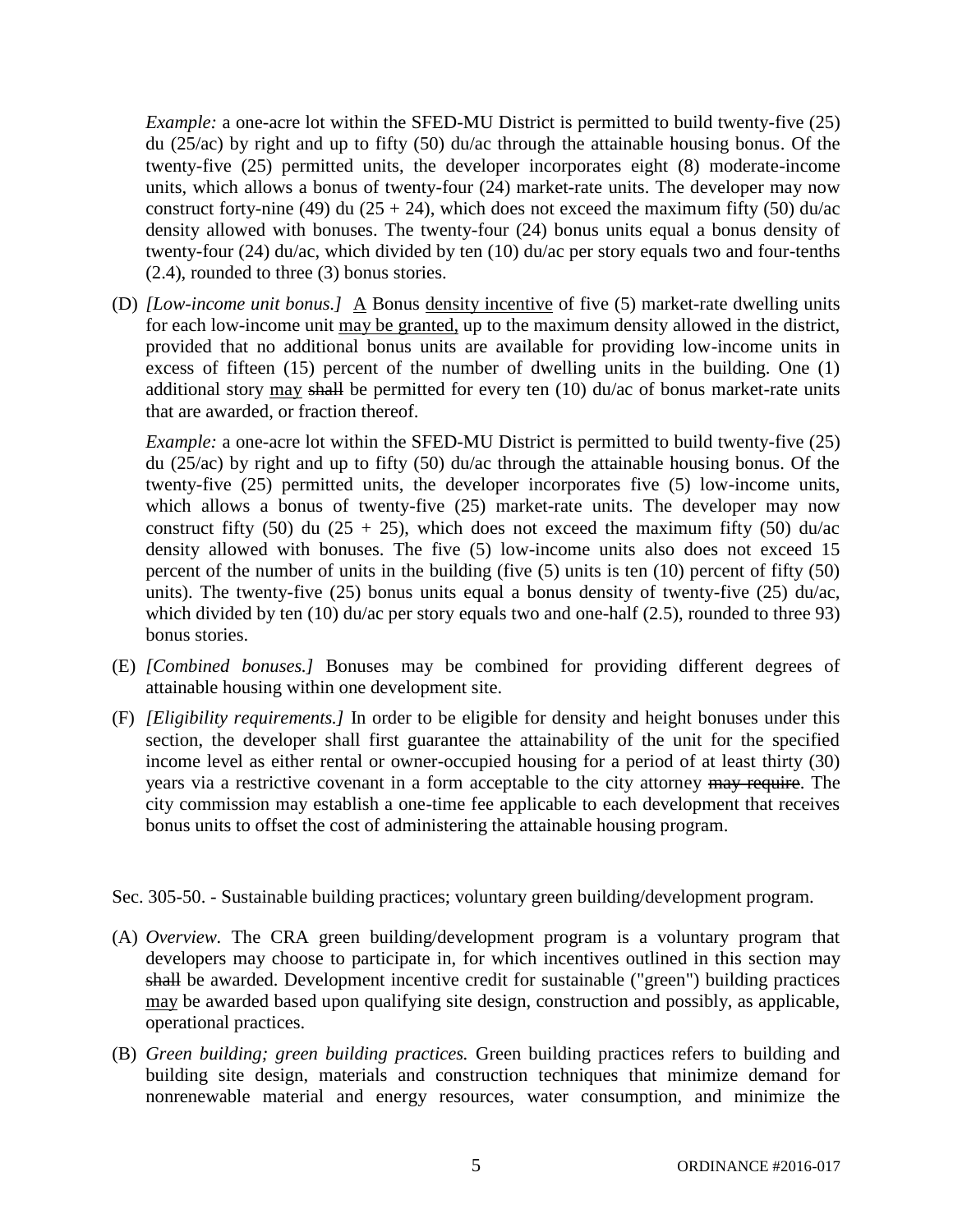generation of waste products, pollution, and storm-water runoff. Green building practices are generally consistent with the techniques used to achieve certification of construction and development through third-party green building and development certification programs including the U.S. Green Building Council Leadership in Energy and Environmental Design (LEED), the Florida Green Building Coalition, and Florida Green Lodging.

- (C) *Rating organizations.* This program awards credits based on selected third-party green building/development certification programs, including, but not limited to, the Florida Green Building Coalition, Florida Green Lodging, and U.S. Green Building Council Leadership in Energy and Environmental Design (LEED).
- (D) *Approval of established third-party standards.* Applicants seeking to participate in the voluntary green building/development program are required to schedule a preliminary development application meeting with the community development director. At the preliminary development application meeting, the applicant shall identify the third-party green building/development standards proposed to be incorporated in the project design and implementation, and provide a copy of the standards to city staff the community development director for review. If the standards of a third-party certification program other than those listed in [subsection] (B) are proposed, the city staff [and] the community development director will review the standards of the rating organization certification program intended to be used by the applicant and notify the applicant if the proposed program and standards are accepted or rejected for the voluntary green building/development program.
- (E) *Review process and certification options.* Applicants seeking to participate in the voluntary green building/development program must choose to either:
	- (1) Formally apply for third-party certification with a selected third-party green building/ development rating organization approved by the community development director, which includes meeting all the submittal, application and fee requirements for the selected third party certification; or
	- (2) As an alternative to formal application for third-party organization certification the applicant may participate in the city's cost-recovery green building/development review process. The community development director shall review and verify the third-party green building/development standards proposed to be incorporated in the project design and implementation. The applicant shall document compliance with all of the thirdparty certification criteria to the satisfaction of the community development director.
- (F) *Minimum submittal requirements for applying for voluntary green building or development program/receipt of incentives.* Site development plan submittal requirements to participate in the voluntary green building/development program shall include the following:
	- (1) Documentation that the applicant has participated in the preliminary development application meeting and has received approval from the community development director to utilize the third party green building/development standards used in the site development plan submittal.
	- (2) Written statement identifying the review option selected by the applicant (demonstration of formal third-party certification of the project, or community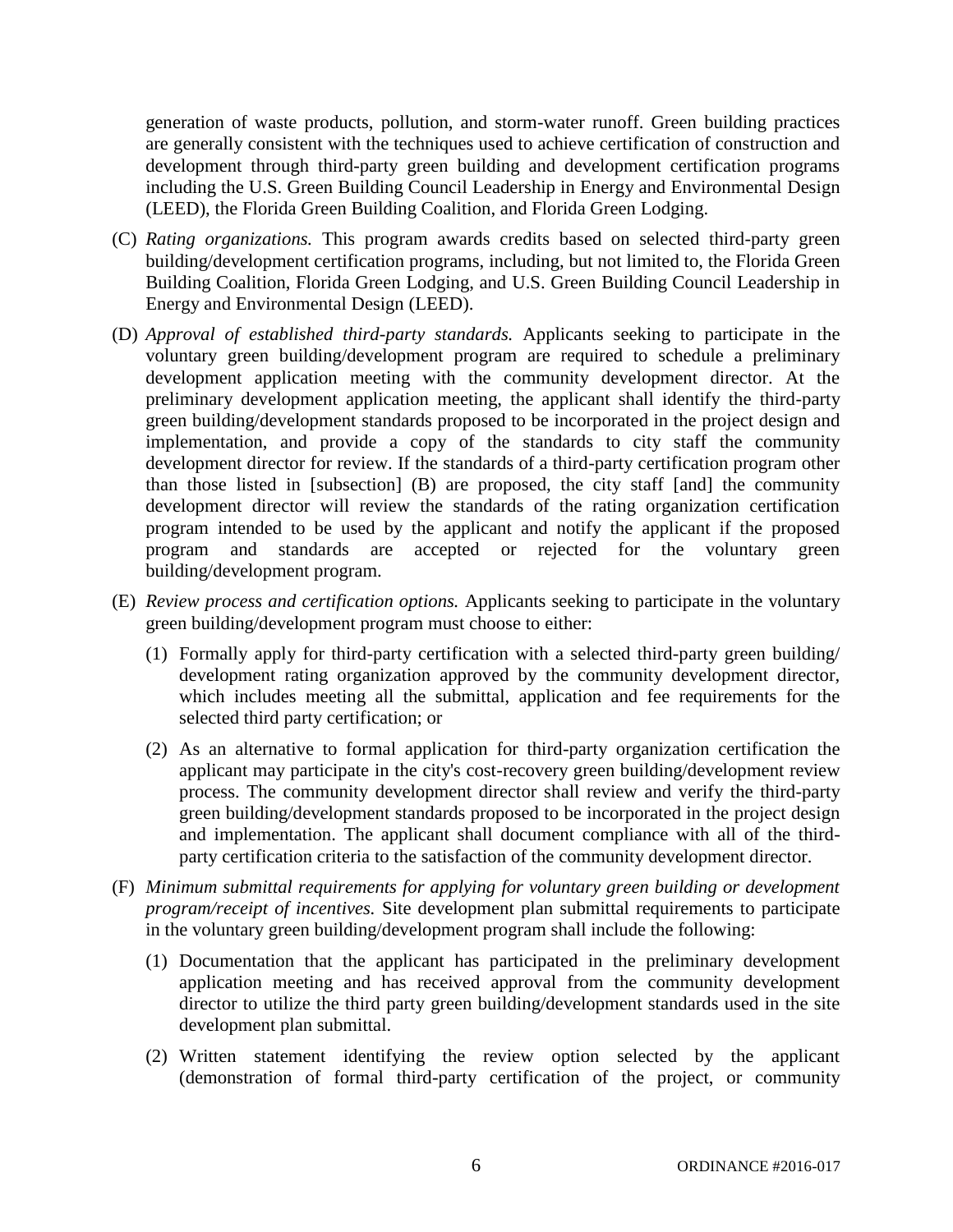development director verification of project compliance with third-party green building/development standards through cost-recovery based review).

- (3) A completed residential green development/building checklist, with a narrative explanation of how the green building measure is being incorporated.
- (4) The city shall require that the proposal exceed the number of points necessary for incentive credit under this section by a margin to be established administratively for each third-party certification program. The intent is to ensure certification as best possible in the event that a given green measure fails to qualify after construction is completed.
- (5) A notarized affidavit from the project architect demonstrating that the approved green building measures have been incorporated into the project plans.
- (6) Project site and engineering plans that clearly detail all green building measures which are intended to qualify for incentives.
- (7) A notarized affidavit certifying that a green building expert professional certified or accredited by a third-party green building and development rating organization deemed acceptable by the community development director is a part of the development team and shall remain part of the project team throughout its duration (i.e., from the design stage through final building inspection/issuance of certificate of occupancy).
- (G) *Incentives.*
	- (1) Developments that meet all of the criteria for certification under a third-party program, in accordance with [subsection] (D) above, plus the additional point margin to be established administratively by the city, may shall be awarded four (4) stories and twenty-eight (28) du/ac as a bonus, subject to the maximum height and density limitations of the applicable district, as well as a five (5) percent impervious area bonus.
	- (2) Developments that qualify for at least one-half  $(\frac{1}{2})$  of the total number of points required for third-party certification pursuant to subsection  $(E)(2)$ , plus the additional point margin to be established administratively by the city, may shall be awarded two (2) stories and fourteen (14) du/ac as a bonus, subject to the maximum height and density limitations of the applicable district.
- (H) *Performance bond.* Participants in the voluntary green building program, at the time of building permit application, shall post a performance bond, letter of credit or other form of surety approved by the city attorney.
	- (1) The amount of the required performance bond, letter of credit or other approved form of surety shall be calculated as follows for projects seeking the incentive bonus for meeting third-party certification requirements:
		- (a) Two (2) percent of the total cost of construction for a development of less than one hundred thousand (100,000) square feet of building area.
		- (b) Three (3) percent of the total cost of construction for a development of up to two hundred thousand (200,000) square feet of building.
		- (c) Four (4) percent of the total cost of construction for any building greater than two hundred thousand (200,000) square feet.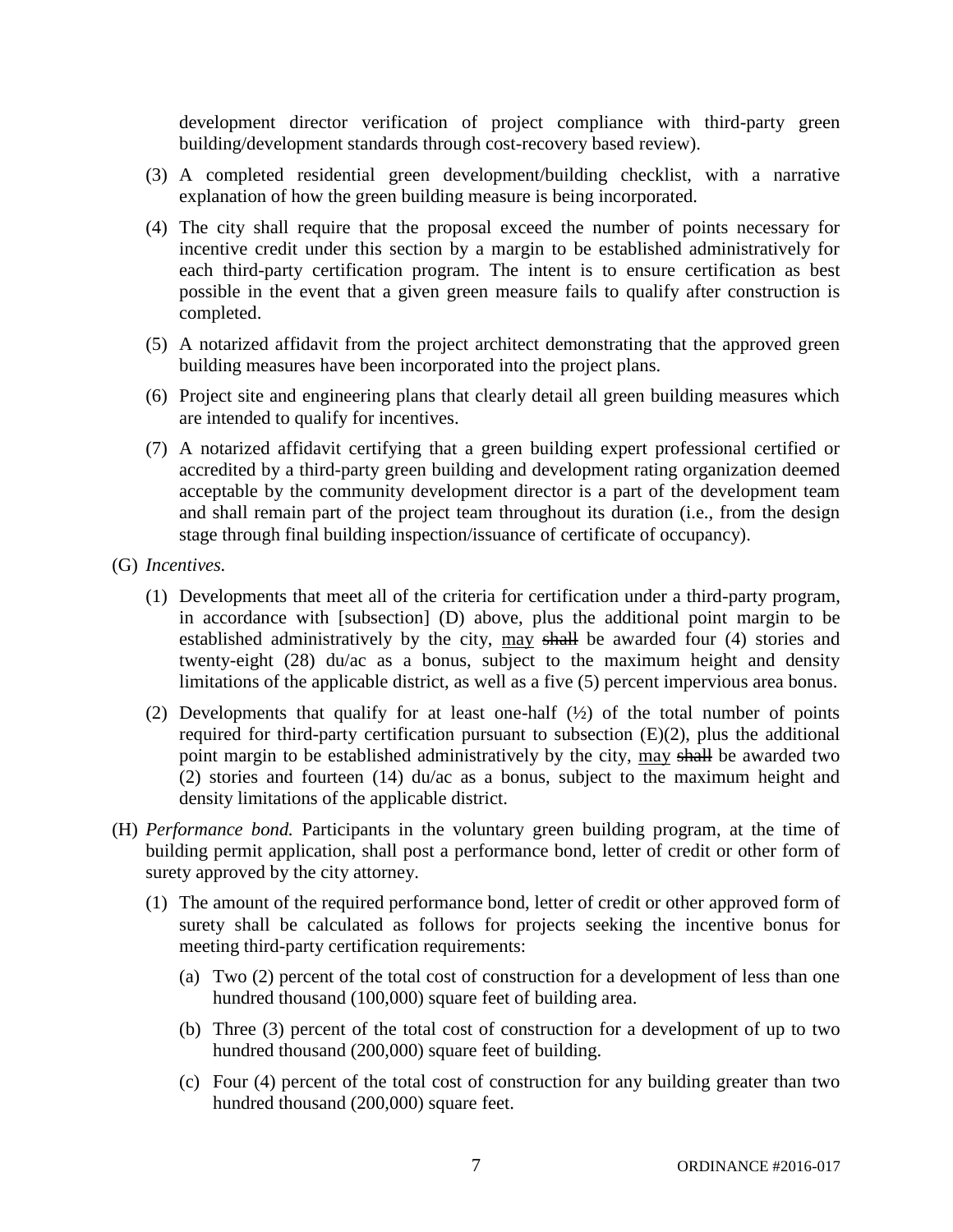- (2) The amount of the required performance bond for projects seeking an incentive bonus for earning at least one-half of the points needed for third-party certification shall be one-half  $(\frac{1}{2})$  of the bond amount required in paragraph (1).
- (3) In the event the completed development does not achieve the third-party certification or the number of points for which the incentive bonus was based, a portion of the surety shall be forfeited in an amount equal to the percentage of the required third-party point total not earned. However, if the development does not qualify for at least ninety (90) percent of the number of points required to earn the bonus, the entire bond amount shall be forfeited.
- (4) The city may call on the performance bond if:
	- (a) The third-party certification is not achieved within one (1) year of the city issuance of the certificate of occupancy for the building; or
	- (b) In the case of city verification of credits in accordance with paragraph (G)(2), if the community development director determines that the development does not qualify for the credits upon which the incentive bonus is based within one (1) year of the city issuance of the certificate of occupancy for the building. Funds that become available to the city from the forfeiture of all or part of the surety shall be placed in the sustainable development fund established by the city, which shall be used to fund sustainable and energy-efficient city-initiated capital projects including, but not limited to, water-efficient landscaping, open space acquisition and improvements, traffic calming, public transportation-related improvements, pollution mitigation, sustainability improvements to public facilities, or similar improvements as deemed appropriate by the city commission.

Sec. 305-60. - Provide public parking.

A bBonus incentive of one (1) story, five (5) du/ac, and two and one half (2.5) percent impervious area may be granted for each ten (10) public parking spaces provided to the city for public parking use through city approval of dedication of the spaces for public use, or for payment in lieu of off-street parking in accordance with section 265-92 through provision of a shared parking agreement in a form approved by the city attorney, which shall restrict the spaces for public use, and shall run with the subject property in perpetuity. The intensity bonus shall not exceed the maximum height, density and minimum impervious area limitations of the applicable district.

Sec. 305-70. - Incentives for public parks.

(A) In the City Center District and the Gateway Mixed-Use District, a development may be eligible for a density and height bonus incentive not to exceed a maximum of two (2) stories and thirty (30) du/ac subject to the maximum density and height limitations established under the applicable zoning district. The public park incentive fee shall be calculated pursuant to section 305-70(B), which shall be applied to the city's park fund for park land acquisition or park improvements. The full public park incentive fee shall be paid in order to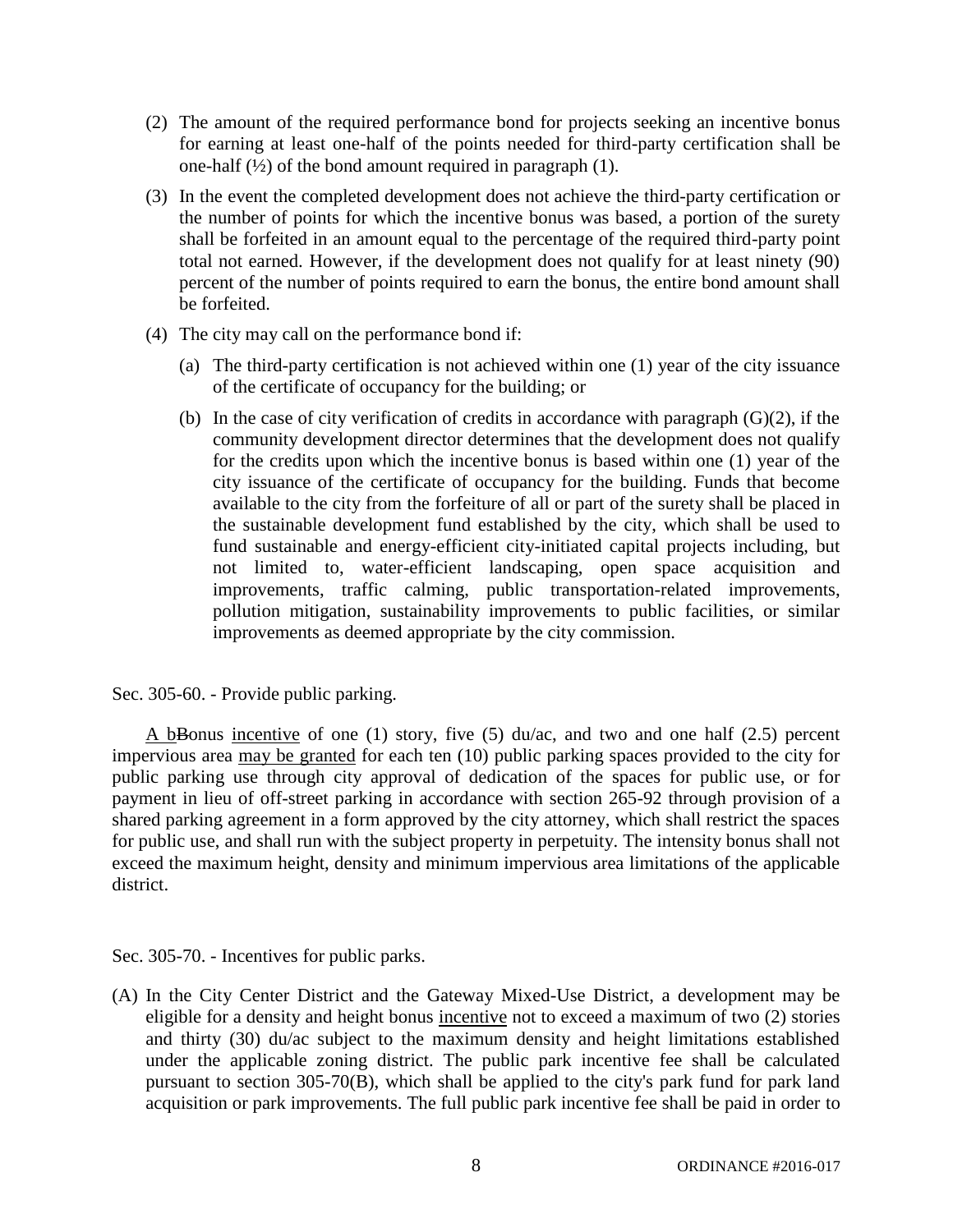exercise any density or height bonus or combination thereof, under this section. The full public park incentive fee shall be paid regardless of whether the use of the density or height bonus is limited by the maximum density or height established under the applicable zoning district or the applicant chooses not to exercise portions of the height or density bonuses. Eligibility for a density and height bonus under this section shall require development containing a minimum of twenty-five (25) dwelling units.

- (B) The public park incentive fee shall be equal in value to fifty cents (\$0.50) per square foot of estimated residential gross floor area.
- (C) For purposes of this section, residential gross floor area shall be defined as the sum of the habitable horizontal area of all residential floors of all stories of a residential building or structure under a roof, and including, interior amenity areas, clubhouses, lobby areas however excluding private garages, maintenance areas, utility areas, operational areas, storage closets, electrical and mechanical facilities, balconies, stairwells, elevators, basements and subbasements, covered parking, loading areas, and parking structures.
- (D) The contributions referenced in this section are calculated in 2014 dollars and shall be adjusted by the Consumer Price Index on an annual basis.
- (E) Payment of the public park incentive fees shall be made prior to issuance of a building permit.

**\* \* \***

**Section 3.** That if any section, clause, sentence or phrase of this Ordinance is for any reason held invalid or unconstitutional by a court of competent jurisdiction, the holding shall not affect the validity of the remaining portions of this Ordinance.

**Section 4.** That all ordinances or parts of ordinances in conflict with the provisions of this Ordinance are repealed to such extent of the conflict.

**Section 5.** That this Ordinance shall be codified in accordance with the foregoing. It is the intention of the City Commission that the provisions of this Ordinance shall become and be made a part of the City of Dania Beach Code of Ordinances; and that the sections of this Ordinance may be renumbered or re-lettered and the word "ordinance" may be changed to "section", "article" or such other appropriate word or phrase in order to accomplish such intentions.